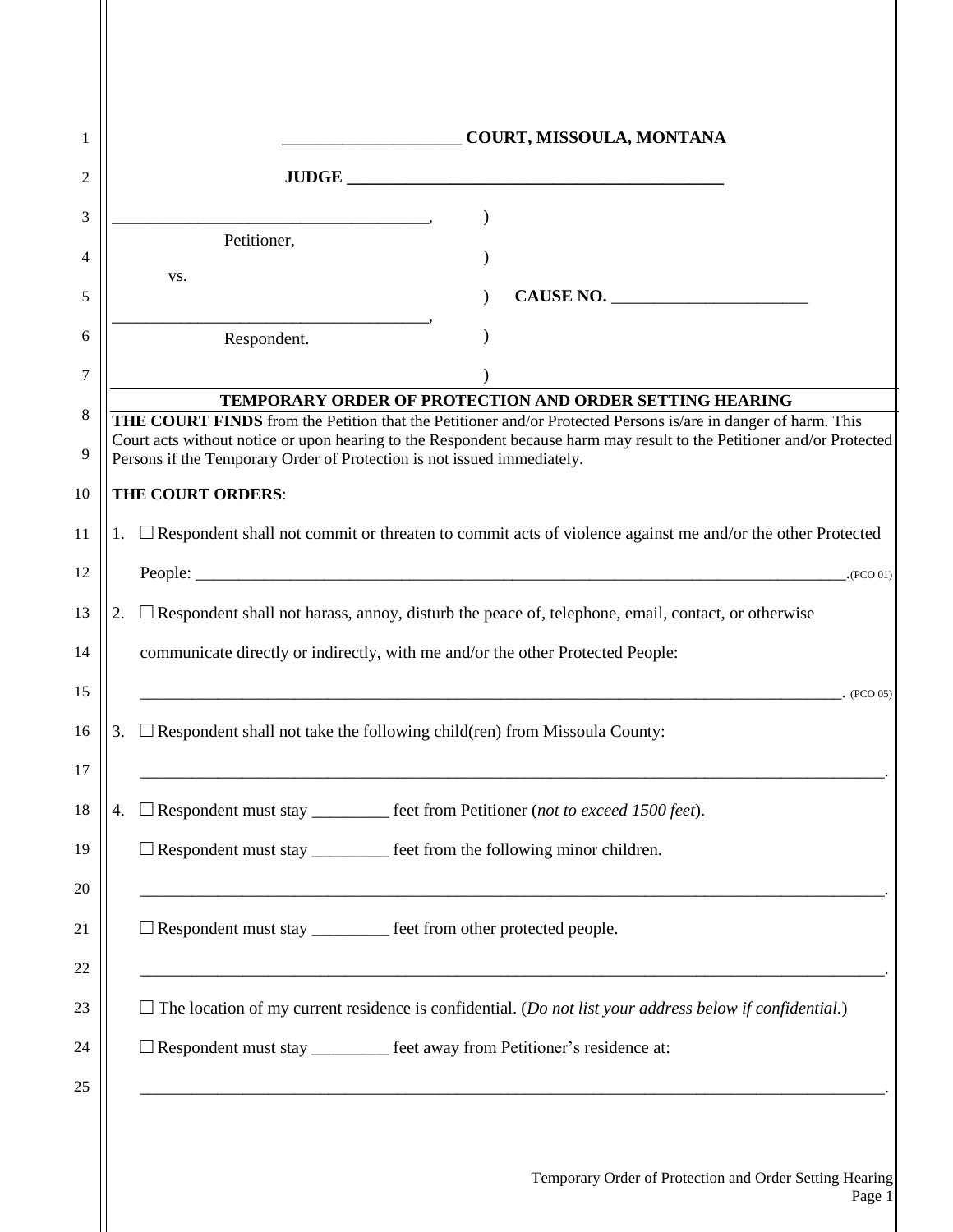| 1<br>2  |                           | $\Box$ Respondent must stay __________ feet away from Petitioner's place of employment at:                               |  |
|---------|---------------------------|--------------------------------------------------------------------------------------------------------------------------|--|
| 3<br>4  |                           | $\Box$ Respondent must stay ___________ feet away from child(ren)'s school(s) and/or child care at:                      |  |
| 5<br>6  |                           | $\Box$ Respondent must stay _________ feet away from any of the following addresses frequented by Petitioner             |  |
| 7       | 5.                        | $\Box$ Respondent shall not possess the following firearms: __________________________________. (PCO 07)                 |  |
| $\,8\,$ | 6.                        | $\Box$ Respondent shall not take, hide, damage, or dispose of the following property:                                    |  |
|         |                           |                                                                                                                          |  |
| 9       |                           | <u> 1989 - Johann Stoff, amerikansk politiker (d. 1989)</u>                                                              |  |
| 10      |                           | 7. Exespondent shall give Petitioner and/or Protected Person possession or use of the following items (items             |  |
| 11      |                           | may include the residence, automobile and other essential personal property no matter who owns it):                      |  |
| 12      |                           |                                                                                                                          |  |
| 13      | 8.                        | $\Box$ Law enforcement shall:                                                                                            |  |
| 14      |                           |                                                                                                                          |  |
| 15      |                           |                                                                                                                          |  |
| 16      | Supervise the removal of: |                                                                                                                          |  |
| 17      |                           | Protected Person's property listed in number 7 above.                                                                    |  |
| 18      |                           | Respondent's items needed for employment and necessary personal effects (at peace officer's                              |  |
| 19      |                           | discretion) from the residence.                                                                                          |  |
| 20      | 9.                        | $\Box$ The following is also ordered to provide for the safety and welfare of Petitioner and/or the Protected            |  |
| 21      |                           | (PCO <sub>08</sub> )                                                                                                     |  |
| 22      |                           | 10. $\Box$ There are other civil or criminal actions pending involving the Petitioner and/or Respondent as follows (list |  |
| 23      |                           |                                                                                                                          |  |
| 24      |                           | 11. S Conflicting Orders. If any term of another Order conflicts with any term of this Order you must follow             |  |
| 25      |                           | the more restrictive term.                                                                                               |  |
|         |                           |                                                                                                                          |  |
|         |                           |                                                                                                                          |  |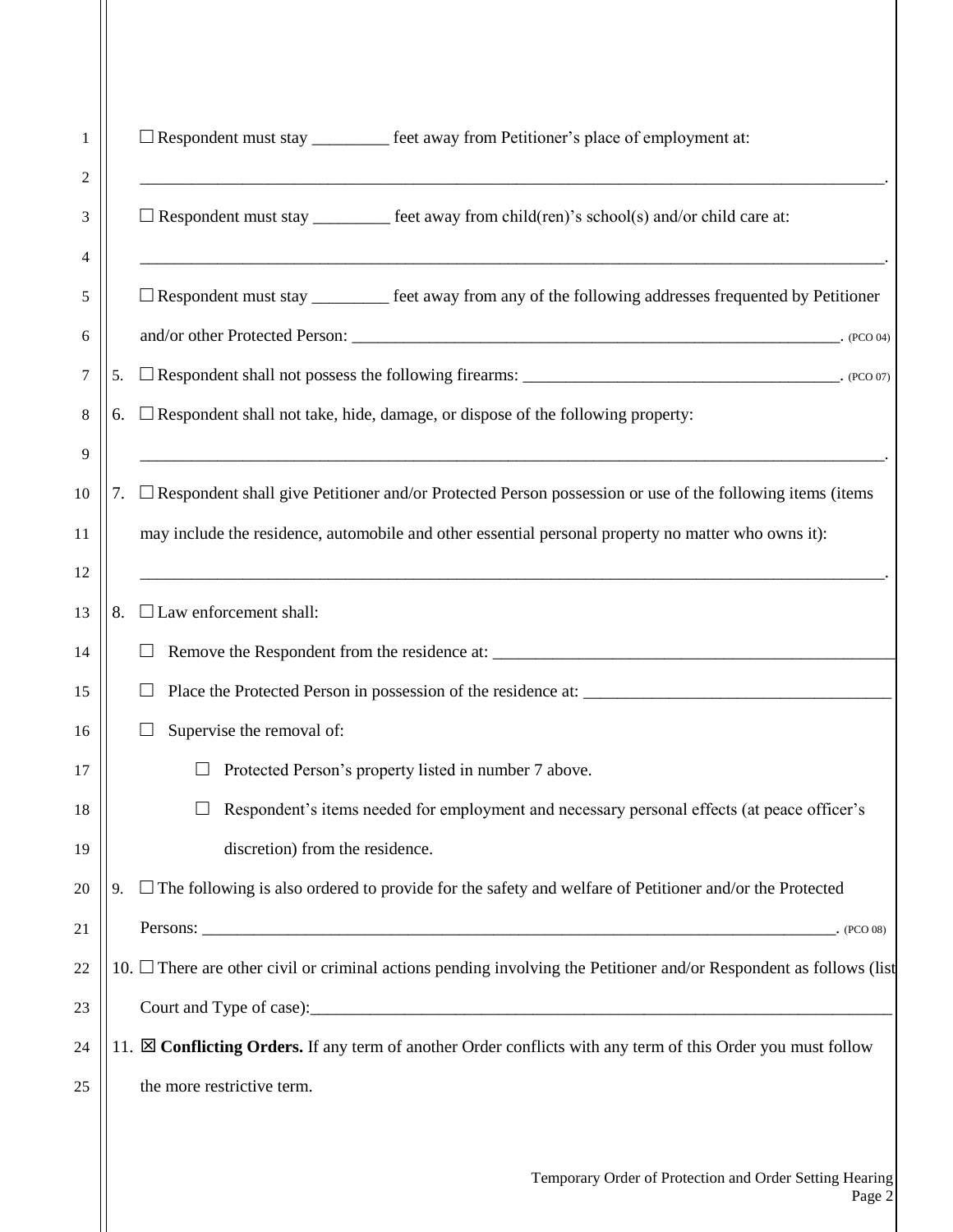| 1              | 12. $\boxtimes$ <b>Change in Address.</b> The parties shall keep the Court informed of their current mailing addresses.                                                                                                                                                             |  |  |  |  |
|----------------|-------------------------------------------------------------------------------------------------------------------------------------------------------------------------------------------------------------------------------------------------------------------------------------|--|--|--|--|
| $\overline{2}$ | 13. Other Relief                                                                                                                                                                                                                                                                    |  |  |  |  |
| 3              | Respondent shall NOT have contact with the child/ren until further Order of the Court. (PCO 09)                                                                                                                                                                                     |  |  |  |  |
| 4              | Supervised visitation is necessary. Describe why:                                                                                                                                                                                                                                   |  |  |  |  |
| 5              |                                                                                                                                                                                                                                                                                     |  |  |  |  |
| 6              |                                                                                                                                                                                                                                                                                     |  |  |  |  |
| 7              |                                                                                                                                                                                                                                                                                     |  |  |  |  |
| 8              | Child/ren to be transported by:                                                                                                                                                                                                                                                     |  |  |  |  |
| 9              | Temporary visitation shall be as follows:                                                                                                                                                                                                                                           |  |  |  |  |
| 10             | This visitation schedule shall be in effect until ___________________________. The parties are encouraged                                                                                                                                                                           |  |  |  |  |
| 11             | to file an action in the appropriate District or Tribal Court for permanent parenting arrangements.                                                                                                                                                                                 |  |  |  |  |
| 12             | Neither party shall remove the child/ren from Missoula County.                                                                                                                                                                                                                      |  |  |  |  |
| 13             |                                                                                                                                                                                                                                                                                     |  |  |  |  |
| 14             | 14. HEARING                                                                                                                                                                                                                                                                         |  |  |  |  |
| 15             | A hearing on this Order, including whether it should be made into an Order of Protection continue for a<br>specific time or continue permanently, will be held before this Court on _______________, at the hour                                                                    |  |  |  |  |
| 16             | of __: __ o'clock __.m., or as soon thereafter as the matter may be heard, in the following courtroom:                                                                                                                                                                              |  |  |  |  |
| 17             | Justice Court 1<br>Justice Court II<br>Municipal Court-City Hall<br>435 Ryman,<br>200 W. Broadway,<br>200 W. Broadway,                                                                                                                                                              |  |  |  |  |
| 18             | Missoula, MT 59802<br>Missoula, MT 59802<br>Missoula, MT 59802                                                                                                                                                                                                                      |  |  |  |  |
| 19             | This Temporary Order of Protection shall continue in full force and effect until<br>at the hour of $\_\_\_\_\_\_\$ o'clock $\_\_\_\$ .                                                                                                                                              |  |  |  |  |
| 20             | <b>NOTICE:</b>                                                                                                                                                                                                                                                                      |  |  |  |  |
| 21             | <b>Petitioner:</b> If you do not appear at the hearing, the petition shall be dismissed. You should immediately report<br>any violation of this Order to law enforcement. You also have the right to return to court to report any violation of                                     |  |  |  |  |
| 22             | this Order.                                                                                                                                                                                                                                                                         |  |  |  |  |
| 23             | <b>Respondent:</b> If you fail to appear for the hearing, the judge will make a decision about the Order of Protection in<br>your absence. A longer protection may be issued against you. This decision could affect your ability to own or                                         |  |  |  |  |
| 24             | possess firearms.                                                                                                                                                                                                                                                                   |  |  |  |  |
| 25             | 15. <b>Norder to Clerk.</b> It is further ordered that the clerk of the court shall forward a copy of this Order to the<br>appropriate law enforcement agency for immediate service upon Respondent; and the clerk shall deliver or<br>mail a copy of this Order to the Petitioner. |  |  |  |  |